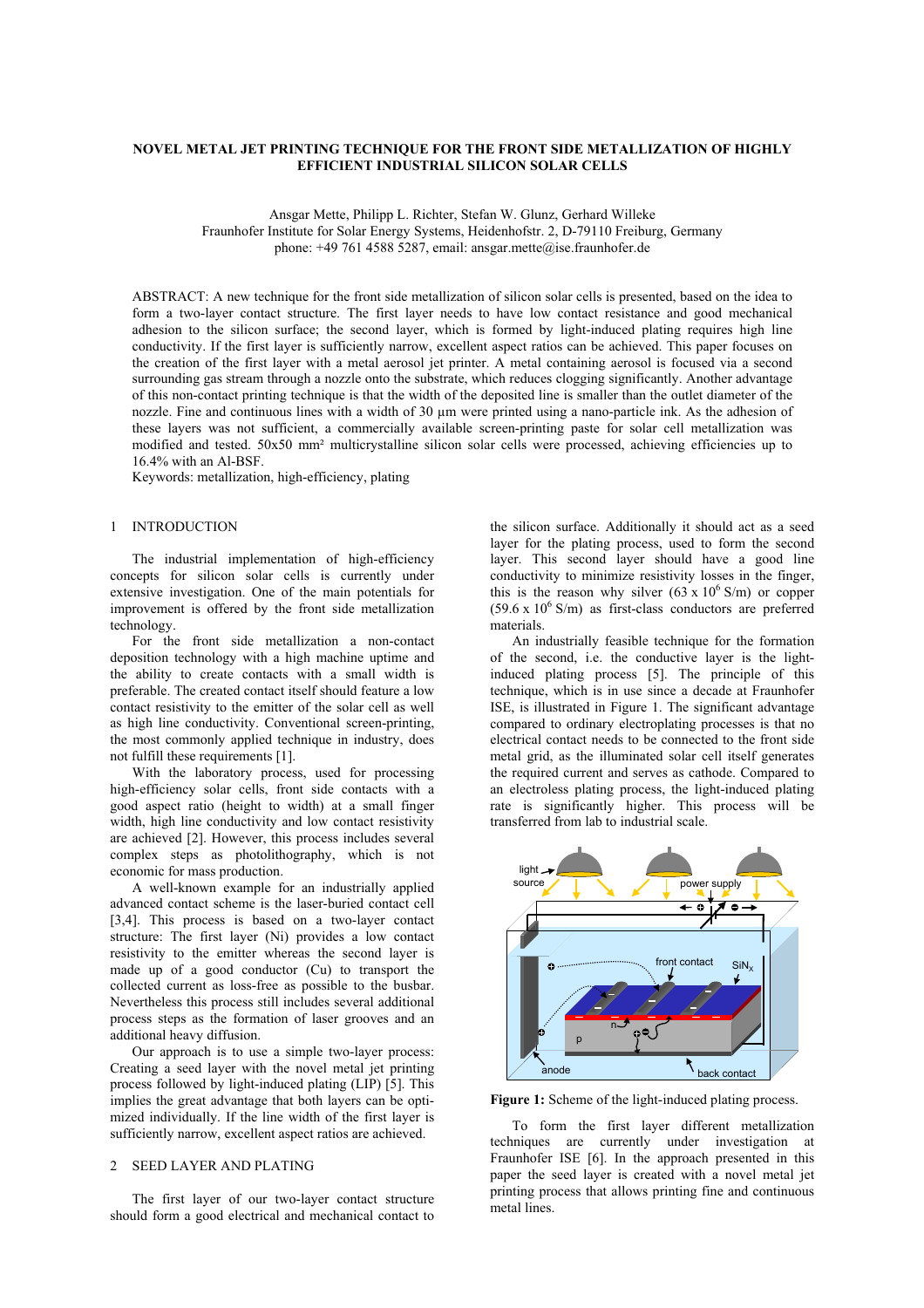#### 3 METAL AEROSOL JET PRINTING

#### 3.1 Background

 A non contact deposition technology that could be suitable for solar cell front side metallization is ink jet printing. This idea and first experimental results were already published in 1988 by Teng and West [7]. The technique is still under investigation [8].

 In our opinion the main limitation is that the entire contact structure was tried to be build up by ink jet printing. The viscosity of the ink needs to be much lower to be printable with an ink jet printer than for a screen printer. This means that the maximum metal content in those inks is only about 10 to 20 mass percent. The resulting contact would have a height of about 100 nm to 200 nm, if the deposited line (before drying) had a height of 10 µm. To achieve contacts of sufficient conductivity, multi layer prints would be necessary, which is not suitable for mass production. Additionally, the amount of used solvents is high.

 Using an ink jet printing system in combination with the light-induced plating process could be an alternative, but still has some disadvantages compared to the novel technique presented here.

 The ink jet printed line has a width usually wider than the nozzle outlet. Hence, a fine nozzle has to be used to print narrow lines, which on the other hand increases the danger of clogging. Either very expensive nano-particle inks or metal-organic inks have to be used. With the novel metal aerosol jet system the range of physical properties of the used ink is much wider and also the width of the deposited line can be far less than the diameter of the nozzle outlet.

#### 3.2 Working principle of the system

 The process flow of the aerosol metal jet system is illustrated in Figure 2. The process gas  $N_2$  is adjusted by the process control module before it is transferred to the pneumatic atomizer and the deposition head. In the atomizer the metal-containing ink is nebulized. As this requires a high gas flow, some of the carrier gas will be removed in a virtual impactor. The produced metal aerosol is then transported to the deposition head via a



Figure 2: Gas flow diagram of the aerosol metal jet unit.

heatable tube, in which the viscosity of the ink can be controlled. In the deposition head the aerosol stream is focussed by a second gas stream and deposited through a tip onto the surface of the substrate. The continuous aerosol stream can be interrupted by a mechanical shutter.

 The two main components of this system are the pneumatic atomizer and the deposition head. The working principle of the pneumatic atomizer is shown in Figure 3. Compressed gas is expanded through the atomizer nozzle, producing a high velocity gas stream. Due to the venturi principle, the ink is sucked off the reservoir into the atomizer nozzle. The dynamic pressure at the end of the atomizer nozzle increases because of the high flow velocity of the gas.

 As the static pressure in the atomizer nozzle decreases, the higher pressure in the reservoir causes the ink to incline in the nozzle. Subsequently, the highvelocity gas stream breaks the liquid stream into droplets and suspends them in the flow. In the reservoir the gas jet containing the droplets impinge against the sidewalls so that the larger droplets are removed. The smaller particles remain in the gas and are transported to the deposition head.



**Figure 3:** Working principle of the pneumatic atomizer.

 In the deposition head the metal containing aerosol stream is focussed by a second gas stream, which is the big advantage of this system: The focussing gas surrounds the aerosol entirely so that the droplets do not touch the inner wall of the nozzle. Hence there is no problem with clogging, one of the main drawbacks of conventional ink jet printers. In addition, because the aerosol stream is focussed by the second gas stream, the width of the deposited line can be far smaller than the width of the nozzle. Also the distance between tip and substrate may vary a few millimeters, making it a suitable technology for uneven surfaces.



**Figure 4:** Working principle of the deposition head.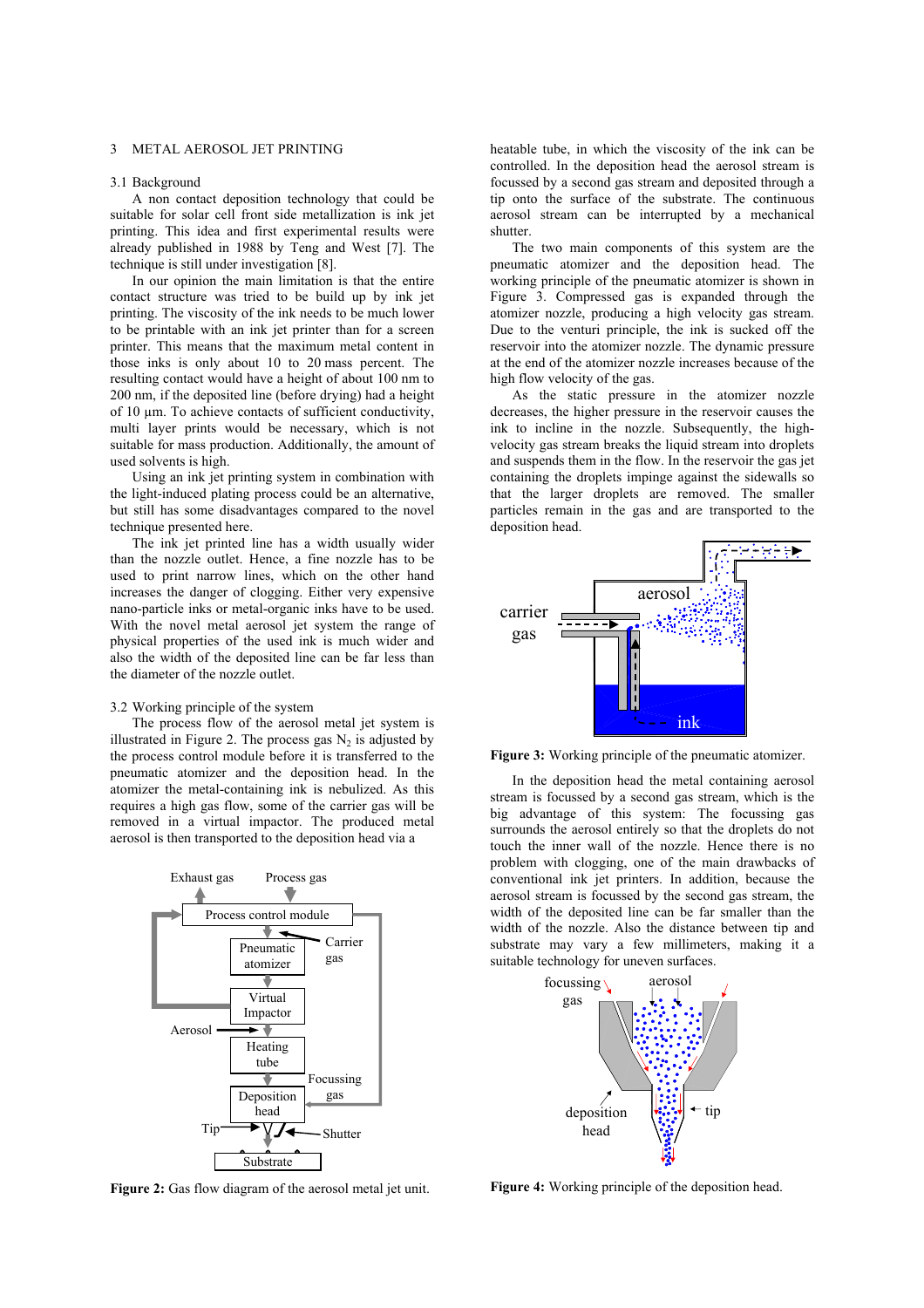#### 3.3 Printing results

 A wide variety of inks was tested at Fraunhofer ISE and the optimum printing settings for each type were found. The printed lines were optically characterized. This included edge definition as well as line width and height. Especially the viscosity and the maximum particle size of the inks mainly influence the printing settings.

 Our experiments have shown that the line width can be up to four times smaller than the nozzle outlet. For example using a nozzle with an outlet diameter of 200 µm, printed lines with 50 µm width were achieved. Figure 5 shows a printed line on glass substrate using a nano-particle ink. The nozzle outlet had a width of 100 µm.



**Figure 5:** Microscope picture of a 30 µm fine aerosol metal jet printed line on glass substrate using a nanoparticle ink.

 Furthermore the adhesion of the deposited line after annealing was tested (standard tape test). Although the adhesion of most nano-particle inks on glass substrates was good, it was not sufficient when printing on a silicon surface.

 This is why modified commercially available screen printing pastes were tested. Despite the relatively large particle size of about 3 to 5 µm the ink was successfully printed with the aerosol metal jet system. After conventional contact firing in a rapid thermal firing furnace, the adhesion to the silicon surface was of high quality. Unexpectedly the thin deposited layer even etched through the  $\text{SiN}_X$  antireflection coating during the firing process yielding in a good electrical contact.

 A topographic picture of a contact finger on a textured silicon solar cell printed with the metal aerosol jet technique and plated by the light-induced silver plating process is shown in Figure 6. The seed layer had a width of about 60  $\mu$ m and a height of less than 1  $\mu$ m. After the plating process the contact was about  $100 \mu m$ wide and 20  $\mu$ m high.



**Figure 6:** Topographic image of a contact finger on a textured silicon solar cell.

#### 4 SOLAR CELL RESULTS

#### 4.1 Solar cell processing

156 x 156 mm² multicrystalline silicon wafers were industrially processed up to the  $\text{SiN}_x$ -layer with a sheet resistivity of about 55  $\Omega$ /sq and an iso-textured surface. They were further processed at Fraunhofer ISE according to the process flow shown in Figure 7.





The backside of the wafers was conventionally screen-printed and dried. Then on the front side the first layer, the contact layer, was deposited using the metal aerosol jet system. For printing, a commercially available screen-printing paste, modified mainly in its viscosity, was used. On each 156 x 156 mm² wafer several grids with a size of 50 x 50 mm² were printed. Afterwards the cells were fired in an inline fast firing furnace. The formation of the second layer, the highly conductive layer, was performed by light-induced silver plating. Optionally an annealing step followed. The solar cells were finally separated by backside laser scribing and breaking.

#### 4.2 Optical and electrical characterization

 Process parameters as for instance aerosol flow, process speed, temperature settings and viscosity of the ink were varied. The impact of theses variations on the solar cell results were optically and electrically characterized.

 A picture of a processed solar cell is shown in Figure 8. In this case the busbar was made by printing several lines adjacent to each other.



**Figure 8:** Picture of a processed 50 x 50 mm² mc-Si solar cell.